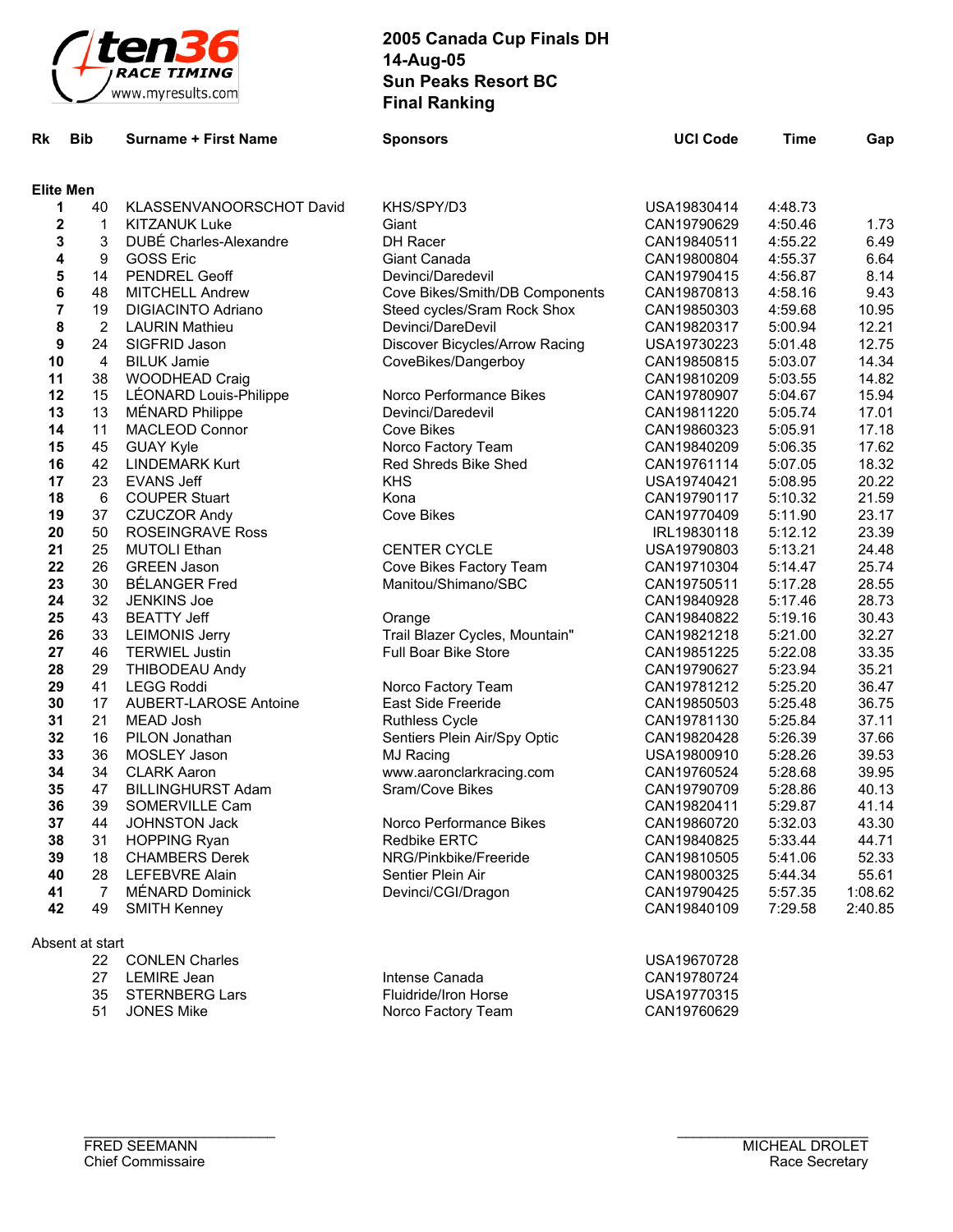| <b>Rk</b>        | <b>Bib</b>         | <b>Surname + First Name</b>                   | <b>Sponsors</b>                                     | <b>UCI Code</b>            | <b>Time</b>        | Gap            |
|------------------|--------------------|-----------------------------------------------|-----------------------------------------------------|----------------------------|--------------------|----------------|
|                  |                    |                                               |                                                     |                            |                    |                |
|                  | <b>Elite Women</b> |                                               |                                                     |                            |                    |                |
| 1                | 52                 | <b>SCHROETER Danika</b>                       | Giant                                               | CAN19790523                | 5:41.48            |                |
| 2                | 61<br>53           | <b>GATTO Micayla</b>                          | Rocky Mountain business Object<br>Devinci/Daredevil | CAN19880821                | 5:43.42<br>5:45.58 | 1.94<br>4.10   |
| 3                |                    | <b>MILLER Adrienne</b>                        |                                                     | CAN19770412                |                    |                |
| 4                | 64<br>66           | PARR Pip                                      |                                                     | NZL19710420                | 6:09.19            | 27.71          |
| 5<br>6           | 63                 | <b>WRIGHT Seana</b><br><b>CASSIDY Jenelle</b> | Cove Factory Racing                                 | CAN19710523<br>CAN19771122 | 6:11.91<br>6:39.94 | 30.43<br>58.46 |
| $\overline{7}$   | 491                | <b>GRUNSKY Tanya</b>                          |                                                     | CAN19740101                | 6:40.47            | 58.99          |
| 8                | 62                 | <b>KOZEVNIKOV Kelly</b>                       | Cove Club, Cove Bike Shop""                         | CAN19721223                | 8:07.51            | 2:26.03        |
|                  |                    |                                               |                                                     |                            |                    |                |
|                  | Absent at start    |                                               |                                                     |                            |                    |                |
|                  | 65                 | <b>TAYLOR Fiona</b>                           | Pinkbike.com                                        | CAN19771208                |                    |                |
|                  | Jr Expert Men      |                                               |                                                     |                            |                    |                |
| 1                | 221                | <b>CHAN Steve</b>                             |                                                     | CAN19870716                | 5:00.25            |                |
| $\mathbf 2$      | 224                | <b>RITCHIE Kyle</b>                           | Oakley/Kona/NRG                                     | CAN19871121                | 5:17.45            | 17.20          |
| 3                | 239                | <b>DENT Nick</b>                              | Giant                                               | CAN19880825                | 5:18.81            | 18.56          |
| 4                | 225                | <b>GULLISEN Dylan</b>                         | Danger Bay/Radical Edge                             | CAN19890421                | 5:22.95            | 22.70          |
| 5                | 229                | <b>CSOKONAY Dan</b>                           | Norco Factory Team/Oakley/Bowc                      | CAN19890511                | 5:26.25            | 26.00          |
| 6                | 236                | MCCONAGHY Adam                                | Rad Army.com/Utopia                                 | CAN19881109                | 5:28.42            | 28.17          |
| $\overline{7}$   | 242                | <b>JAHENY Marcus</b>                          |                                                     | CAN19881010                | 5:32.40            | 32.15          |
| 8                | 237                | <b>WILLOUGHBY Justin</b>                      | Calgary Cycle/Santa Cruz/Ridge                      | CAN19870406                | 5:33.23            | 32.98          |
| $\boldsymbol{9}$ | 240                | <b>MEASURES Ross</b>                          |                                                     | CAN19870212                | 5:33.92            | 33.67          |
| 10               | 244                | <b>MACARTHUR Cody</b>                         |                                                     | CAN19870805                | 5:34.99            | 34.74          |
| 11               | 230                | <b>BOUDREAU Matt</b>                          | <b>Radical Edge</b>                                 | CAN19880215                | 5:36.33            | 36.08          |
| 12               | 243                | JOHNSON Kyle                                  |                                                     | CAN19870610                | 5:37.42            | 37.17          |
| 13               | 231                | DOWNEY Shawn                                  | Sixsixone, Utopia Optics, ITS"                      | CAN19870719                | 6:24.66            | 1:24.41        |
| 14               | 234                | PETCHESON Riley                               |                                                     | CAN19880111                | 6:39.32            | 1:39.07        |
| 15               | 241                | <b>MCSKIMMING James</b>                       |                                                     | CAN19880710                | 11:50.73           | 6:50.48        |
| 16               | 233                | <b>TROUSDELL Lorne</b>                        | AKA The Bike Shop                                   | CAN19881004                | 13:42.43           | 8:42.18        |
|                  | Absent at start    |                                               |                                                     |                            |                    |                |
|                  | 238                | <b>THOMANN Marcel</b>                         |                                                     | CAN19870604                |                    |                |
| Abandon          |                    |                                               |                                                     |                            |                    |                |
|                  | 232                | <b>WALSH Casey</b>                            | On Top Bike Shop                                    | CAN19880220                |                    |                |
|                  | 235                | ZORN Jay                                      | Selkirk Sports                                      | CAN19871103                |                    |                |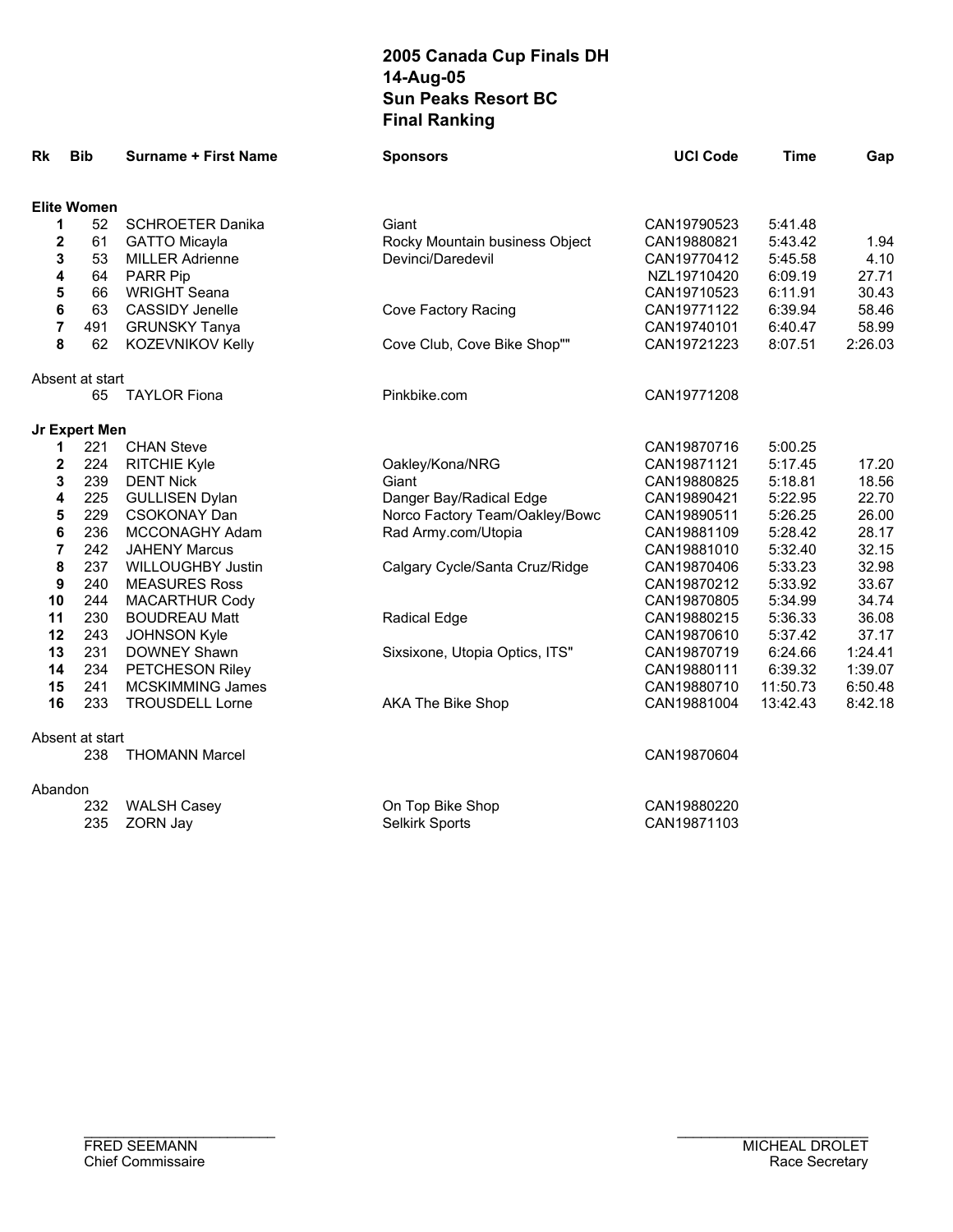| Rk             | <b>Bib</b>      | <b>Surname + First Name</b> | <b>Sponsors</b>                | <b>UCI Code</b> | <b>Time</b> | Gap     |
|----------------|-----------------|-----------------------------|--------------------------------|-----------------|-------------|---------|
|                | Jr Sport Men    |                             |                                |                 |             |         |
| 1              | 291             | <b>NELSON Luke</b>          | <b>Guides Hot</b>              | CAN19880103     | 5:29.83     |         |
| $\mathbf{2}$   | 278             | <b>DIX Derek</b>            | Ontop Bike Shop                | CAN19871206     | 5:48.38     | 18.55   |
| 3              | 272             | SOLES Jordan                | Golden Selkirk Sports          | CAN19870112     | 5:49.81     | 19.98   |
| 4              | 285             | <b>WALLIS Mike</b>          |                                | CAN19870805     | 5:51.25     | 21.42   |
| 5              | 277             | <b>THORNTON Mitchel</b>     | Calgary Cycle                  | CAN19871203     | 5:56.82     | 26.99   |
| 6              | 280             | <b>METZ Dustin</b>          |                                | CAN19870410     | 6:04.50     | 34.67   |
| $\overline{7}$ | 273             | <b>WHITE Graham</b>         | Kona / Bicycle Cafe            | CAN19881231     | 6:07.91     | 38.08   |
| 8              | 282             | <b>MCLEOD James</b>         |                                | CAN19870814     | 6:14.24     | 44.41   |
| 9              | 289             | <b>BARRETTE Ryan</b>        | Empire Bike Shop               | CAN19870120     | 6:24.96     | 55.13   |
| 10             | 281             | <b>PRUSS Justin</b>         |                                | CAN19870423     | 6:25.05     | 55.22   |
| 11             | 287             | <b>BILTON Travis</b>        | Lavan Apparel/Freedom Bike Sto | CAN19870604     | 6:25.36     | 55.53   |
| 12             | 283             | <b>BOYD Jayson</b>          | Artico Biota (Artico Biota)    | CAN19870813     | 6:34.03     | 1:04.20 |
| 13             | 290             | <b>NORTHCOTE Kevin</b>      |                                | CAN19870518     | 6:34.40     | 1:04.57 |
| 14             | 279             | <b>MEYER Nick</b>           | Cove Factory Racing            | CAN19870828     | 6:38.51     | 1:08.68 |
| 15             | 271             | <b>FAIRWEATHER Callum</b>   |                                | CAN19870919     | 6:44.07     | 1:14.24 |
| 16             | 292             | <b>BOUWMEESTER Mike</b>     |                                | CAN19871222     | 7:05.93     | 1:36.10 |
|                | Absent at start |                             |                                |                 |             |         |
|                | 276             | <b>MEDYNSKI Martin</b>      |                                | CAN19871016     |             |         |
|                | 286             | <b>CAMPBELL Ryan</b>        |                                | CAN19881116     |             |         |
| Abandon        |                 |                             |                                |                 |             |         |
|                | 288             | <b>POULIN Derek</b>         | Empire Bike Shop               | CAN19871112     |             |         |
|                | Jr/U17 Expert W |                             |                                |                 |             |         |
| 1              | 252             | <b>MILLER Miranda</b>       |                                |                 | 6:20.42     |         |
| Abandon        |                 |                             |                                |                 |             |         |
|                | 254             | <b>WOOD Brittany</b>        |                                | CAN19890410     |             |         |
|                | Jr/U17 Sport W  |                             |                                |                 |             |         |
| 1              | 251             | <b>MERKEL Aislinn</b>       |                                | CAN19890621     | 7:19.09     |         |
| $\mathbf{2}$   | 421             | <b>BROWN Casey</b>          | <b>High Country Cycle</b>      | CAN19901027     | 7:57.72     | 38.63   |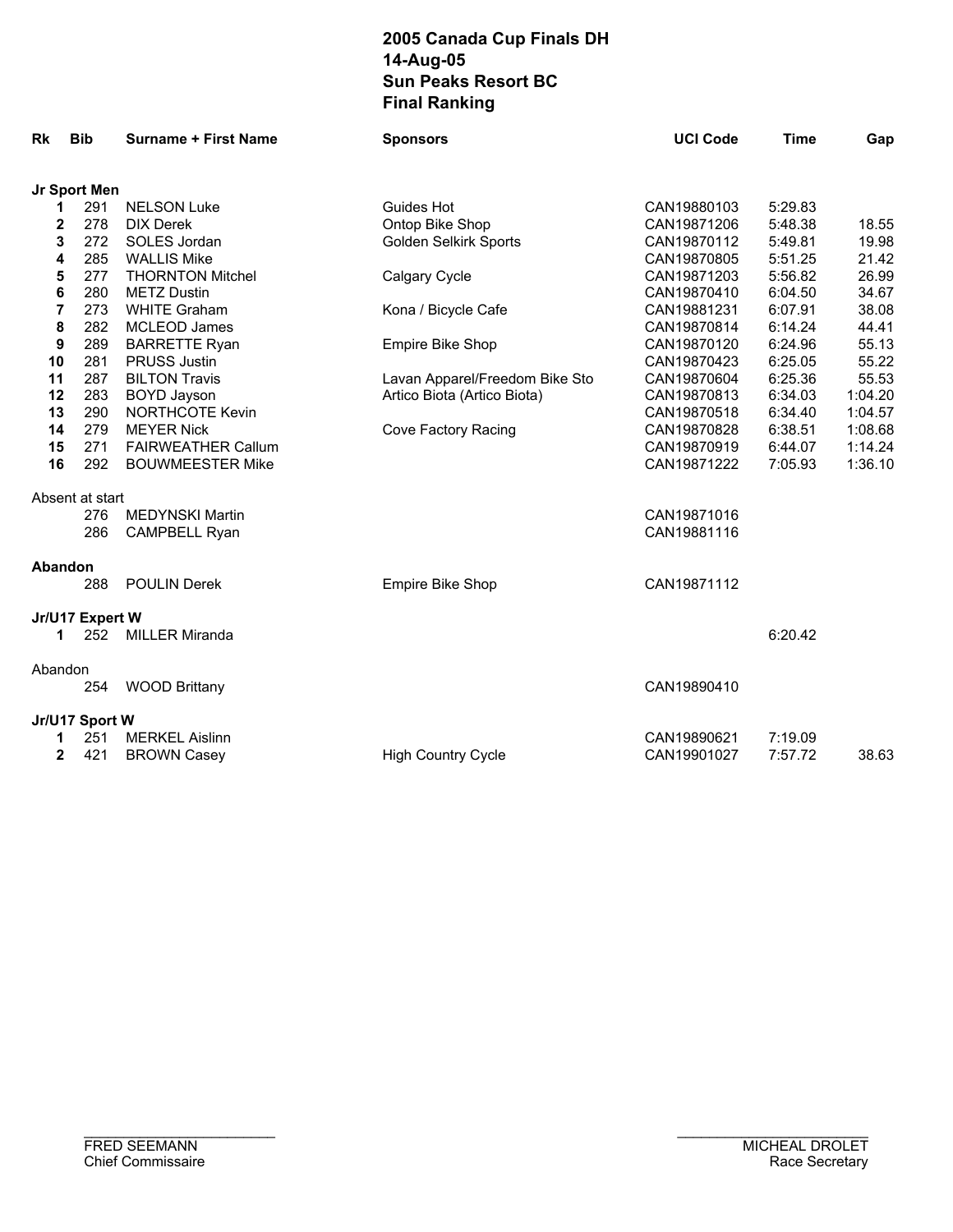| Rk           | <b>Bib</b>              | <b>Surname + First Name</b> | <b>Sponsors</b>                | <b>UCI Code</b> | <b>Time</b> | Gap     |
|--------------|-------------------------|-----------------------------|--------------------------------|-----------------|-------------|---------|
|              |                         |                             |                                |                 |             |         |
| 1            | M30 Expert Men<br>462   | <b>ENNS Bryon</b>           | Steed / Sram Rock Shox         | CAN19650317     | 5:17.17     |         |
| 2            | 474                     | <b>BLOGG Jamie</b>          | Maple Ridge Cycle              | CAN19690719     | 5:20.46     | 3.29    |
| 3            | 457                     | PARSONS Wayne               | Steed Cycles/SRAM/Rock Shox/Av | CAN19730328     | 5:27.18     | 10.01   |
| 4            | 464                     | <b>WILLIAMS Colin</b>       | <b>High Peaks Cycles</b>       | GBR19751028     | 5:28.44     | 11.27   |
| 5            | 460                     | <b>LABBE Pat</b>            | Gericks Cycle                  | CAN19740220     | 5:33.75     | 16.58   |
| 6            | 456                     | <b>ANDERSON Eric</b>        | Dizzy Cycles, Lafarge""        | CAN19720629     | 5:35.74     | 18.57   |
| 7            | 463                     | <b>ELLIOTT Rob</b>          | The Cove                       | CAN19750610     | 5:36.85     | 19.68   |
| 8            | 468                     | PITTON John                 | Fanatik Bike Co.               | USA19701222     | 5:37.00     | 19.83   |
| 9            | 469                     | YAMASAKI Tsutomu            | S-Works/K-Bros                 | JPN19710125     | 5:37.57     | 20.40   |
| 10           | 467                     |                             |                                |                 |             | 20.96   |
|              |                         | <b>GRIMANN Ken</b>          | Momentum Sports, Dirty""       | CAN19730821     | 5:38.13     |         |
| 11           | 472                     | <b>HENDREN Chad</b>         | Team Dincus, Carrera, Longhor" | CAN19711129     | 5:38.92     | 21.75   |
| 12           | 477                     | <b>BLAIS Lee</b>            | Ozzies Cycle                   | CAN19720707     | 5:39.13     | 21.96   |
| 13           | 473                     | <b>CAMERON Alex</b>         |                                | CAN19740914     | 5:40.12     | 22.95   |
| 14           | 432                     | <b>TABERNOR Wayne</b>       | <b>High Peaks Cycles</b>       | GBR19750809     | 5:47.82     | 30.65   |
| 15           | 433                     | <b>KEATES Richard</b>       | Northwest MTB                  | GBR19751007     | 5:48.62     | 31.45   |
| 16           | 459                     | <b>INGRAM Terrence</b>      |                                | AUS19701022     | 5:50.45     | 33.28   |
| 17           | 475                     | <b>WALKER Clay</b>          |                                | CAN19700919     | 5:50.82     | 33.65   |
| 18           | 461                     | <b>WHALEN Brien</b>         | Over The Edge                  | CAN19680706     | 5:51.21     | 34.04   |
| 19           | 458                     | <b>GRANA Carlos Garcia</b>  | Cyclepath Mexico               | MEX19751222     | 5:58.23     | 41.06   |
| 20           | 465                     | <b>GIANCOLA Nicola</b>      | DH Racer Iron Horse            | CAN19710508     | 5:58.63     | 41.46   |
| 21           | 471                     | <b>KRING Christopher</b>    | High Gear Racing/Santa Cruz, " | USA19721123     | 6:36.45     | 1:19.28 |
| 22           | 476                     | <b>STEVENSON Simon</b>      |                                | CAN19740131     | 10:35.54    | 5:18.37 |
|              | Absent at start         |                             |                                |                 |             |         |
|              | 466                     | <b>JACKSON Gary</b>         | Norco Performance Bike         | CAN19700925     |             |         |
|              | <b>M30 Expert Women</b> |                             |                                |                 |             |         |
| 1            | 494                     | <b>LAMBERT Dawn</b>         | Speedy Beaver Racing           | USA19730213     | 8:04.64     |         |
| $\mathbf{2}$ | 493                     | <b>MAYER Caroline</b>       | Speedy Beaver Racing           | CAN19701128     | 9:15.32     | 1:10.68 |
|              | M30 Sport Men           |                             |                                |                 |             |         |
| 1            | 438                     | <b>BOUCHER Steve</b>        |                                | CAN19741005     | 6:01.63     |         |
| $\mathbf 2$  | 439                     | <b>EAGLES Chris</b>         |                                | CAN19740110     | 6:09.83     | 8.20    |
| 3            | 431                     | <b>BACKMAN Jason</b>        | Vicious Cycle                  | CAN19750714     | 6:11.21     | 9.58    |
| 4            | 436                     | <b>DOREMBOS Dirk</b>        |                                | CAN19721023     | 6:36.90     | 35.27   |
| 5            | 435                     | <b>HUGHES Lee</b>           | MapleRidgeCycle/FreerideDawgs  | CAN19741213     | 6:50.16     | 48.53   |
| b            | 434                     | <b>MONAHAN Ross</b>         | Top 40 Woodworks Ltd.          | CAN19681013     | 7:21.98     | 1:20.35 |
| 7            | 437                     | <b>JAMIESON Robert</b>      | <b>Empire Bike Shop</b>        | CAN19690509     | 8:08.77     | 2:07.14 |
| Abandon      |                         |                             |                                |                 |             |         |
|              | 440                     | <b>LAMBERT Urie</b>         |                                | USA19740611     |             |         |
|              |                         |                             |                                |                 |             |         |
|              | M 30 Sport Women        |                             |                                |                 |             |         |
|              | Absent at start         |                             |                                |                 |             |         |
|              | 487                     | <b>SALISBURY Kathy</b>      |                                | USA19660408     |             |         |
|              |                         |                             |                                |                 |             |         |
| Abandon      |                         |                             |                                |                 |             |         |
|              | 486                     | <b>MEDHURST Kerensa</b>     | Cyclelogik                     | CAN19740102     |             |         |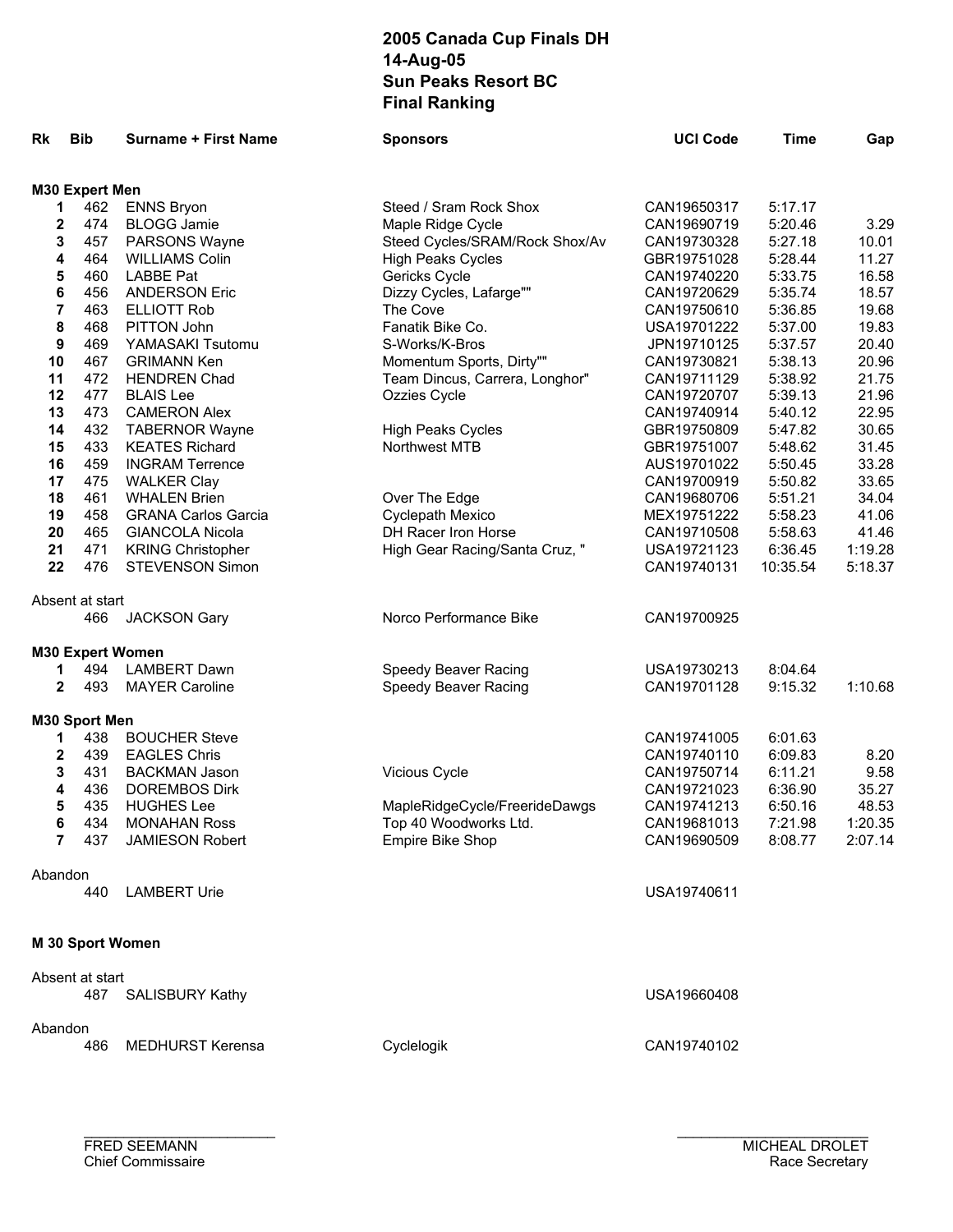| Rk                      | <b>Bib</b>             | <b>Surname + First Name</b> | <b>Sponsors</b>                      | <b>UCI Code</b> | Time     | Gap     |
|-------------------------|------------------------|-----------------------------|--------------------------------------|-----------------|----------|---------|
|                         | M40 Expert Men         |                             |                                      |                 |          |         |
| 1                       | 502                    | <b>MACLENNAN Alastair</b>   |                                      | GBR19640504     | 5:13.92  |         |
| 2                       | 503                    | <b>BRUNI Jean-Pierre</b>    | Devinci Sr Suntour                   | FRA19620906     | 5:16.54  | 2.62    |
| 3                       | 500                    | <b>TAKAYUKI Miyama</b>      |                                      | JPN19620924     | 5:37.12  | 23.20   |
| 4                       | 497                    | <b>EARNSHAW Todd</b>        | Wenting Cycle/Trident Sport/Ap       | CAN19630707     | 5:43.95  | 30.03   |
| 5                       | 496                    | JAQUEZ Humberto             | Cyclepath                            | MEX19651025     | 5:58.11  | 44.19   |
| 6                       | 499                    | <b>GEORGE Oliver</b>        |                                      | CAN19581003     | 6:00.52  | 46.60   |
| 7                       | 506                    | <b>BURBINE Greg</b>         |                                      | CAN19621002     | 6:26.12  | 1:12.20 |
| 8                       | 507                    | <b>EHMAN Don</b>            |                                      | CAN19591123     | 6:42.17  | 1:28.25 |
| $\boldsymbol{9}$        | 504                    | ROUSSEAU Olivier            |                                      | CAN19621023     | 7:15.88  | 2:01.96 |
| 10                      | 505                    | <b>RYAN Tom</b>             |                                      | CAN19620626     | 8:00.26  | 2:46.34 |
|                         | M40 Sport Men          |                             |                                      |                 |          |         |
| 1                       | 521                    | PROCHAZKA Tom               |                                      | CAN19550507     | 6:29.65  |         |
| $\mathbf 2$             | 523                    | <b>CAMERON Bill</b>         | Skagit Powersports + Kona            | USA19530819     | 6:36.21  | 6.56    |
| 3                       | 525                    | <b>SALISBURY Mark</b>       |                                      | USA19590722     | 6:37.35  | 7.70    |
| 4                       | 522                    | <b>SHANDRO Bodie</b>        |                                      | CAN19640904     | 6:41.06  | 11.41   |
| 5                       | 524                    | <b>TERWIEL George</b>       |                                      | CAN19630302     | 6:54.46  | 24.81   |
| 6                       | 516                    | RAMIREZ AMARO Victor Manuel |                                      | MEX19620923     | 7:03.63  | 33.98   |
| 7                       | 517                    | <b>WHITE Gordon</b>         |                                      | CAN19551004     | 7:30.51  | 1:00.86 |
| 8                       | 518                    | <b>ANGEL Alfredo</b>        |                                      | MEX19560731     | 8:00.04  | 1:30.39 |
| 9                       | 520                    | <b>ZECH Doug</b>            | Azonic, Intense Tire Systems,"       | CAN19611214     | 9:33.53  | 3:03.88 |
| Abandon                 |                        |                             |                                      |                 |          |         |
|                         | 526                    | <b>SAVORY Bruce</b>         | Steed Cycle Mortgages intellig       | CAN19610905     |          |         |
|                         | <b>Sr Beginner Men</b> |                             |                                      |                 |          |         |
| 1                       | 193                    | <b>SHERMAN Robbie</b>       | Rocky Mountain Factory               | CAN19841225     | 5:30.24  |         |
| $\mathbf 2$             | 187                    | <b>EASON Dustin</b>         | <b>Wentings Cycle</b>                | CAN19820901     | 5:51.41  | 21.17   |
| 3                       | 194                    | <b>STRAIN Jamie</b>         | Keffer Lake Wilderness Resort        | CAN19781205     | 5:55.13  | 24.89   |
| 4                       | 189                    | <b>BROWN Matt</b>           |                                      | CAN19810605     | 5:59.71  | 29.47   |
| 5                       | 192                    | <b>BEIRNE Rory</b>          |                                      | IRL19851209     | 6:08.94  | 38.70   |
| 6                       | 191                    | PINETTE Landon              |                                      | CAN19840220     | 6:12.19  | 41.95   |
| $\overline{\mathbf{7}}$ | 186                    | <b>VOLPATTI Kyle</b>        | <b>High Country Cycle And Sports</b> | CAN19861110     | 6:28.88  | 58.64   |
| 8                       | 188                    | <b>BOULET Brent</b>         | Maple Ridge Cycle                    | CAN19860306     | 6:35.54  | 1:05.30 |
|                         | Absent at start        |                             |                                      |                 |          |         |
|                         | 190                    | <b>SPENCE Scott</b>         | Lavan/Freedom Bike Shop              | CAN19851021     |          |         |
|                         | <b>Sr Beginner W</b>   |                             |                                      |                 |          |         |
| 1                       | 183                    | <b>BOYKO Kimberley</b>      |                                      | CAN19860403     | 13:11.68 |         |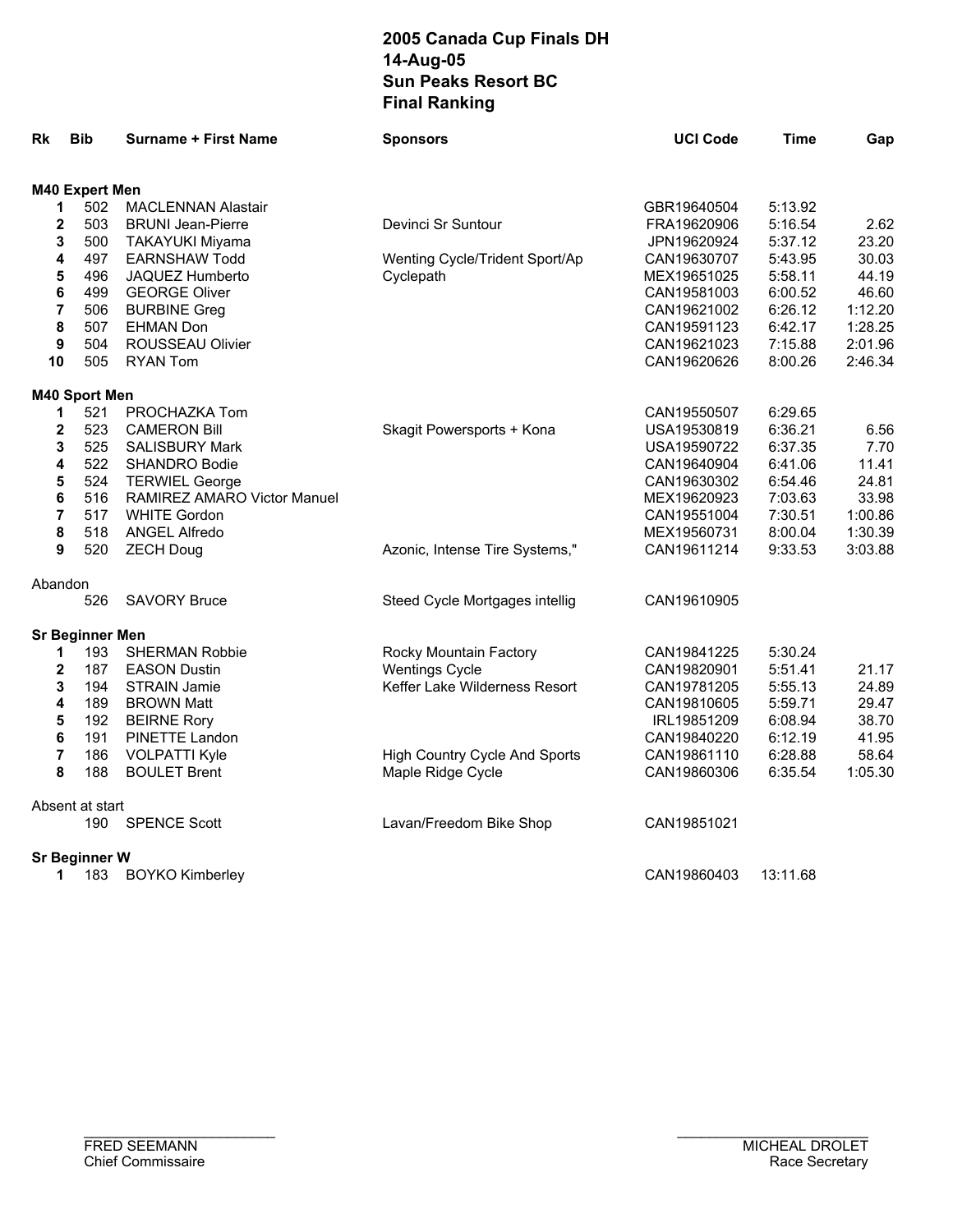| Rk       | <b>Bib</b>             | <b>Surname + First Name</b>                | <b>Sponsors</b>                             | <b>UCI Code</b>            | <b>Time</b>        | Gap            |
|----------|------------------------|--------------------------------------------|---------------------------------------------|----------------------------|--------------------|----------------|
|          | <b>Sr Expert Men</b>   |                                            |                                             |                            |                    |                |
| 1        | 81                     | <b>GNITT Tyler</b>                         | Full Boar Bike Store                        | CAN19861230                | 5:02.41            |                |
| 2        | 90                     | <b>MCNABB Tyler</b>                        | Kona & Kelowna Cycle                        | CAN19860724                | 5:17.05            | 14.64          |
| 3        | 87                     | <b>LINDSTROM Kelsey</b>                    | <b>NRG Enterprise</b>                       | CAN19780403                | 5:20.49            | 18.08          |
| 4        | 89                     | <b>LUSTIG Erik</b>                         |                                             | CAN19851031                | 5:24.07            | 21.66          |
| 5        | 76                     | <b>LEIGH Jeff</b>                          | Atomlab/GRC/THE/SixSixOne/Dinc              | CAN19781021                | 5:25.33            | 22.92          |
| 6        | 85                     | <b>MCKINNON Neil</b>                       | Norco/Oak Bay Bikes                         | CAN19800204                | 5:28.64            | 26.23          |
| 7        | 82                     | <b>BATES Tyler</b>                         | Speed Metal Racing                          | CAN19790210                | 5:31.58            | 29.17          |
| 8        | 83                     | MÉNARD Julien                              | Tactic 51                                   | CAN1981113                 | 5:36.11            | 33.70          |
| 9        | 84                     | <b>SHORT Kristian</b>                      |                                             | CAN19860310                | 5:42.74            | 40.33          |
| 10       | 91                     | <b>BJORSELL Emil</b>                       |                                             | IRL19800325                | 5:44.13            | 41.72          |
| 11       | 88                     | <b>STEIN Daniel</b>                        | Cove                                        | CAN19860326                | 5:50.14            | 47.73          |
| 12       | 79                     | <b>SHANKLAND Jamie</b>                     | Norco, Troy Lee Designs""                   | CAN19830430                | 5:57.84            | 55.43          |
| 13       | 78                     | <b>TERRY Bobby</b>                         | WWU, AXO, Monster Energy, Too"              | USA19820421                | 6:40.61            | 1:38.20        |
|          | Absent at start        |                                            |                                             |                            |                    |                |
|          | 77                     | <b>SALISBURY Doug</b>                      |                                             | USA19760120                |                    |                |
| Abandon  | 86                     | <b>ELLINGSON Josh</b>                      | AKA The Bike Shop                           | CAN19881021                |                    |                |
|          |                        |                                            |                                             |                            |                    |                |
|          | <b>Sr Expert Women</b> |                                            |                                             |                            |                    |                |
| 1        | 92                     | <b>ROBERTS Ber</b>                         |                                             | CAN19741217                | 7:13.38            |                |
|          | <b>Sr Sport Men</b>    |                                            |                                             |                            |                    |                |
| 1        | 134                    | <b>WINDROSS Dustin</b>                     | Full Boar Bike Store, Orange "              | CAN19820624                | 5:22.54            |                |
| 2        | 138                    | <b>HORNFELT Brett</b>                      | Empire Bike and Boardshop                   | CAN19830207                | 5:27.03            | 4.49           |
| 3        | 135                    | <b>WHITHAM Paul</b>                        |                                             | GBR19831119                | 5:28.39            | 5.85           |
| 4        | 140                    | DOYLE Curt                                 |                                             | CAN19771114                | 5:31.16            | 8.62           |
| 5        | 137                    | <b>COLEMAN Tim</b>                         |                                             | CAN19820513                | 5:32.06            | 9.52           |
| 6        | 128                    | <b>GENTZEN Colley</b>                      | Fanatif Bike Co.                            | USA19790429                | 5:39.90            | 17.36          |
| 7        | 131                    | ROGERS Cameron                             | Brodie Bicycles/Beast Gear                  | CAN19810824                | 5:48.33            | 25.79          |
| 8        | 142                    | <b>PARSONS Mike</b>                        |                                             | CAN19760624                | 5:48.51            | 25.97          |
| 9        | 136                    | <b>FILMER Andrew</b>                       | Overtime Sports                             | CAN19780328                | 5:51.21            | 28.67          |
| 10<br>11 | 130<br>146             | <b>JOHNS Cody</b><br><b>TREMBLAY David</b> |                                             | CAN19760629<br>CAN19780720 | 5:55.04            | 32.50<br>33.46 |
| 12       | 144                    | <b>BEAUSOLEIL Mike</b>                     | Rocky Mountain Bicycle<br>Cannondale/Macura | CAN19800121                | 5:56.00<br>6:04.48 | 41.94          |
| 13       | 141                    | <b>KERFOOT Paul</b>                        | Couloir Ski + Bike                          | CAN19820427                | 6.07.94            | 45.40          |
| 14       | 129                    | <b>CLOUTIER Steve</b>                      |                                             | CAN19810814                | 6:09.62            | 47.08          |
| 15       | 145                    | <b>HANNAY Mathew</b>                       | Rocky Mountain                              | CAN19810216                | 6:20.60            | 58.06          |
| 16       | 127                    | <b>HARGROVE Robert</b>                     | <b>Analytic Systems</b>                     | CAN19850131                | 6:34.79            | 1:12.25        |
| 17       | 133                    | <b>MIKULIN Chris</b>                       |                                             | CAN19790526                | 6:49.53            | 1:26.99        |
| 18       | 126                    | SMITH Dan                                  | <b>Analytic Systems</b>                     | CAN19860308                | 7:11.97            | 1:49.43        |
|          | Absent at start        |                                            |                                             |                            |                    |                |
|          | 80                     | <b>POHLMANN Andrew</b>                     | Bicycle Cafe Canmore, Oakley""              | CAN19780225                |                    |                |
|          | 139                    | <b>GAILLOT Arthur</b>                      | <b>Hukk Bikes</b>                           | FRA19840223                |                    |                |
| Abandon  |                        |                                            |                                             |                            |                    |                |
|          | 143                    | <b>EGAN Niall</b>                          |                                             | IRL19860127                |                    |                |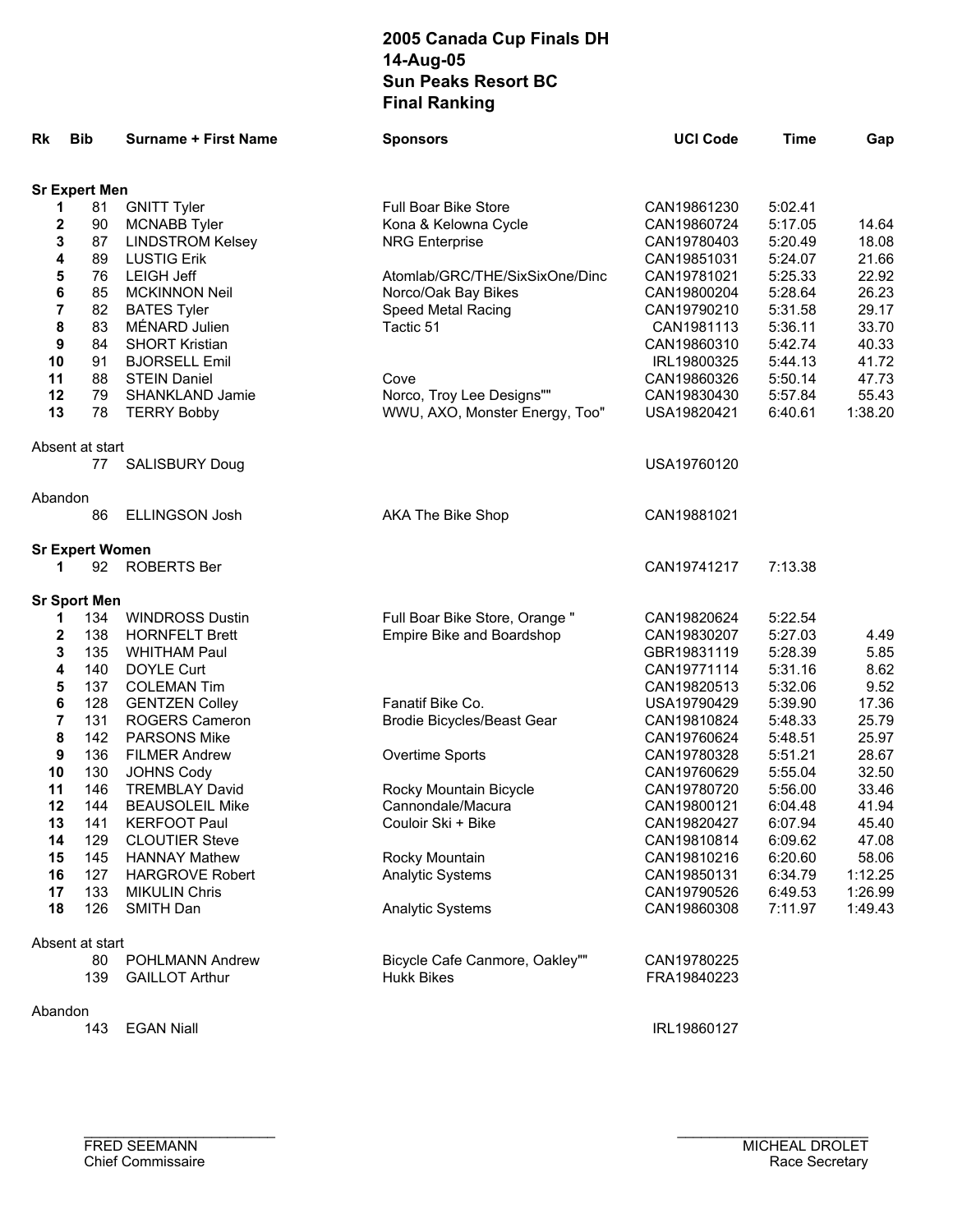| Rk             | <b>Bib</b>            | <b>Surname + First Name</b> | <b>Sponsors</b>                | <b>UCI Code</b> | Time    | Gap     |
|----------------|-----------------------|-----------------------------|--------------------------------|-----------------|---------|---------|
|                | <b>Sr Sport Women</b> |                             |                                |                 |         |         |
| 1              | 179                   | <b>DUFFLES Kathryn</b>      |                                | CAN19850217     | 6:40.71 |         |
| $\mathbf{2}$   | 178                   | <b>MARSHALL Carly</b>       |                                | CAN19780311     | 6:53.08 | 12.37   |
| 3              | 177                   | <b>BEATTY Sheryl</b>        | <b>Bicycle Cafe</b>            | CAN19771225     | 7:00.55 | 19.84   |
| 4              | 184                   | <b>WILKINSON Margaret</b>   |                                | CAN19831207     | 7:16.60 | 35.89   |
| 5              | 181                   | <b>GAMACHE Julie-Pierre</b> | Selkirk Sports                 | CAN19800424     | 7:26.93 | 46.22   |
| 6              | 182                   | <b>CASHEN Dawn</b>          | Wilson Mountain Sports         | CAN19810108     | 7:28.28 | 47.57   |
| 7              | 180                   | <b>SMART Kristen</b>        |                                | CAN19850510     | 7:50.46 | 1:09.75 |
| 8              | 176                   | <b>MCPHEE Heather</b>       | Vicious Cycle                  | CAN19850112     | 8:49.30 | 2:08.59 |
| U15 Men        |                       |                             |                                |                 |         |         |
| 1              | 406                   | PROCHAZKA Alex              | Rocky Mountain/Business Object | CAN19910514     | 5:18.47 |         |
| $\mathbf 2$    | 385                   | <b>ALLISON Tyler</b>        |                                | CAN19920401     | 5:54.08 | 35.61   |
| 3              | 382                   | <b>PAWLITSKY Steven</b>     |                                | CAN19910116     | 5:54.36 | 35.89   |
| 4              | 398                   | SULLIVAN Ryan               | Cove Factory Rider             | CAN19910124     | 6:01.69 | 43.22   |
| 5              | 394                   | <b>GEDDES Nicolas</b>       |                                | CAN19930519     | 6:04.76 | 46.29   |
| 6              | 389                   | <b>DARLING Jesse</b>        |                                | CAN19911226     | 6:05.92 | 47.45   |
| $\overline{7}$ | 393                   | <b>ANDERSON Ryan</b>        | <b>Utopia Optics</b>           | CAN19911116     | 6:07.34 | 48.87   |
| 8              | 384                   | DOUCETTE Scott              |                                | CAN19911221     | 6:07.41 | 48.94   |
| 9              | 402                   | <b>HIBBS Justin</b>         |                                | CAN19910606     | 6:12.27 | 53.80   |
| 10             | 381                   | ANGEL-MARQUEZ Diego         |                                | MEX19910209     | 6:21.18 | 1:02.71 |
| 11             | 386                   | ZOOBKOFF Trenton            | Sacred Ride Nelson B.C.        | CAN19910105     | 6:31.59 | 1:13.12 |
| 12             | 400                   | <b>GILL Garrett</b>         | Summit Cyck                    | CAN19901012     | 7:05.70 | 1:47.23 |
| 13             | 390                   | QUESNEL Kyle                |                                | CAN19910623     | 7:11.93 | 1:53.46 |
| 14             | 383                   | <b>GOULD Clinton</b>        |                                | CAN19910421     | 7:18.20 | 1:59.73 |
| 15             | 401                   | <b>MALLETT Sam</b>          |                                | CAN19910118     | 7:32.61 | 2:14.14 |
| 16             | 405                   | <b>SUNBERG Chris</b>        |                                | CAN19920403     | 7:52.39 | 2:33.92 |
| 17             | 403                   | <b>ODDY Mike</b>            | Purcell MTB Club               | CAN19921107     | 8:13.26 | 2:54.79 |
| 18             | 387                   | <b>STODDART Kodi</b>        | Club Squamish                  | CAN19910814     | 8:26.81 | 3:08.34 |
| 19             | 395                   | <b>CASTELO Noah</b>         |                                | CAN19910216     | 8:47.63 | 3:29.16 |
|                | Absent at start       |                             |                                |                 |         |         |
|                | 392                   | <b>CAMAPBELL Craig</b>      |                                | CAN19910903     |         |         |
|                | 404                   | <b>WHITTAKEN Ethan</b>      | Purcell MTB Club               | CAN19920618     |         |         |
|                | <b>U17 Expert Men</b> |                             |                                |                 |         |         |
| 1              | 312                   | <b>SMITH Steve</b>          | Realm & Lavan                  | CAN19891125     | 5:13.72 |         |
| 2              | 316                   | VANDERHAM Ryan              | Rocky Mtn/Business Objects     | CAN19900319     | 5:23.93 | 10.21   |
| 3              | 321                   | STANDIDGE Dilon             | Gericks, Kona""                | CAN19890223     | 5:26.22 | 12.50   |
| 4              | 313                   | <b>WOODS Nick</b>           | Full Boar Bike Store           | CAN19881003     | 5:29.12 | 15.40   |
| 5              | 319                   | <b>BRIGGS Geoff</b>         | Calgary Cycle                  | CAN19890101     | 5:39.95 | 26.23   |
| 6              | 317                   | <b>GARSTIN Simon</b>        | <b>Mikes Bikes</b>             | CAN19900623     | 5:41.83 | 28.11   |
| 7              | 315                   | <b>GRANT Andrew</b>         | Fanatico                       | CAN19890407     | 5:53.71 | 39.99   |
| 8              | 318                   | <b>MANI-FLOWER Kieran</b>   | Cove Factory Racing            | CAN19890201     | 6:10.42 | 56.70   |
| 9              | 253                   | SALISBURY Kyle              | <b>FANATIK BIKE CO</b>         | USA19890413     | 8:59.34 | 3:45.62 |
| Abandon        |                       |                             |                                |                 |         |         |
|                | 311                   | <b>SMITH Cody</b>           | Freedom The Bike Store, Penti" | CAN19891118     |         |         |